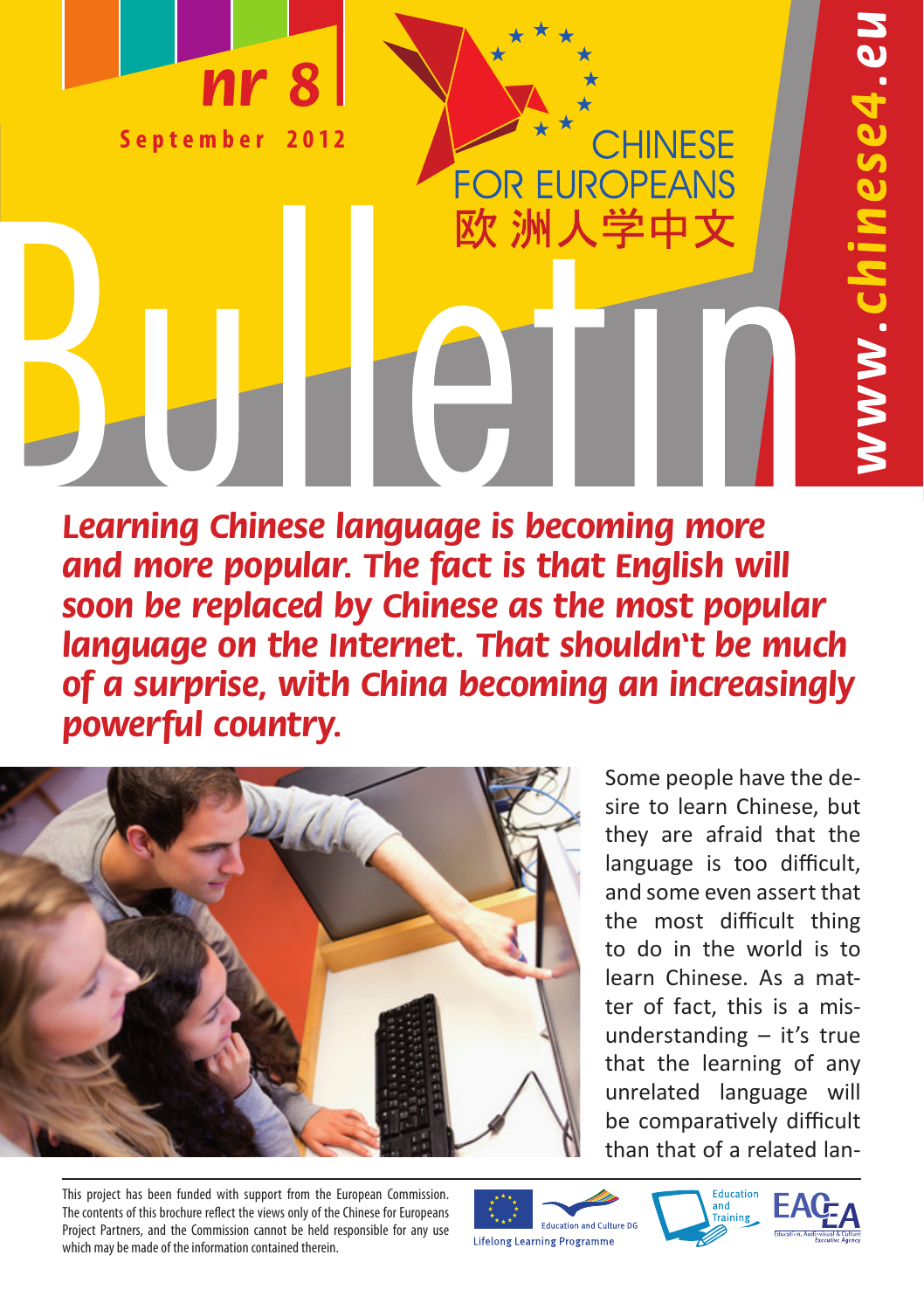guage. The Chinese language is not related to European languages, therefore to English-speaking people, it is not as easy to study as French or Spanish, for example. However, the learning of Chinese is in no way as difficult as some

> Visualization a course for children *Source*: own elaboration

# LESSON 2 »

## **Module 0**

"Basic language skills" contains basic information about Chinese grammar, phonetics, signs, calligraphy, and the most important words and expressions. It will be an introductory module for all groups of users. In this module, you can find basic the most useful phrases and expressions to communicate in Chinese. The module is aimed at all four target groups of beneficiaries of the project. The module consists of 12 lessons, the first one teaches the pronunciation and spelling, the second one teaches the Chinese script and the remaining 10 teach selected topics.

The lessons include: introduction, dialogues, vocabulary, tests, exercises and multimedia. Topics of the lessons: The sound, The sign, Greetings, thanks, apologies, Introductions, Occupations, Numbers and counting, Time and date, Family, Food and beverages, Money and shopping, The weather and clothes, Emergencies.

### **Module 1**

"Children" uses the multimedia learning methodology. The didactical materials are presented in the form of animations, games, graphics and audio files. It makes language learning simple, intuitive and interactive. In this module we want to teach children the basics of Chinese language using adequately prepared visual communication content. Teaching materials are presented in the form of animations, educational games, graphics and audio files.

Here were included 10 lessons: Presentation, Where are you from?, Family, Personal characteristics, Clothing, At school, Time, Hobbies, Food, Sightseeing the lessons consist of animated dialogues, vocabulary, multimedia educational games and calligraphy exercises. Lessons also include audio recordings and additional multimedia animations.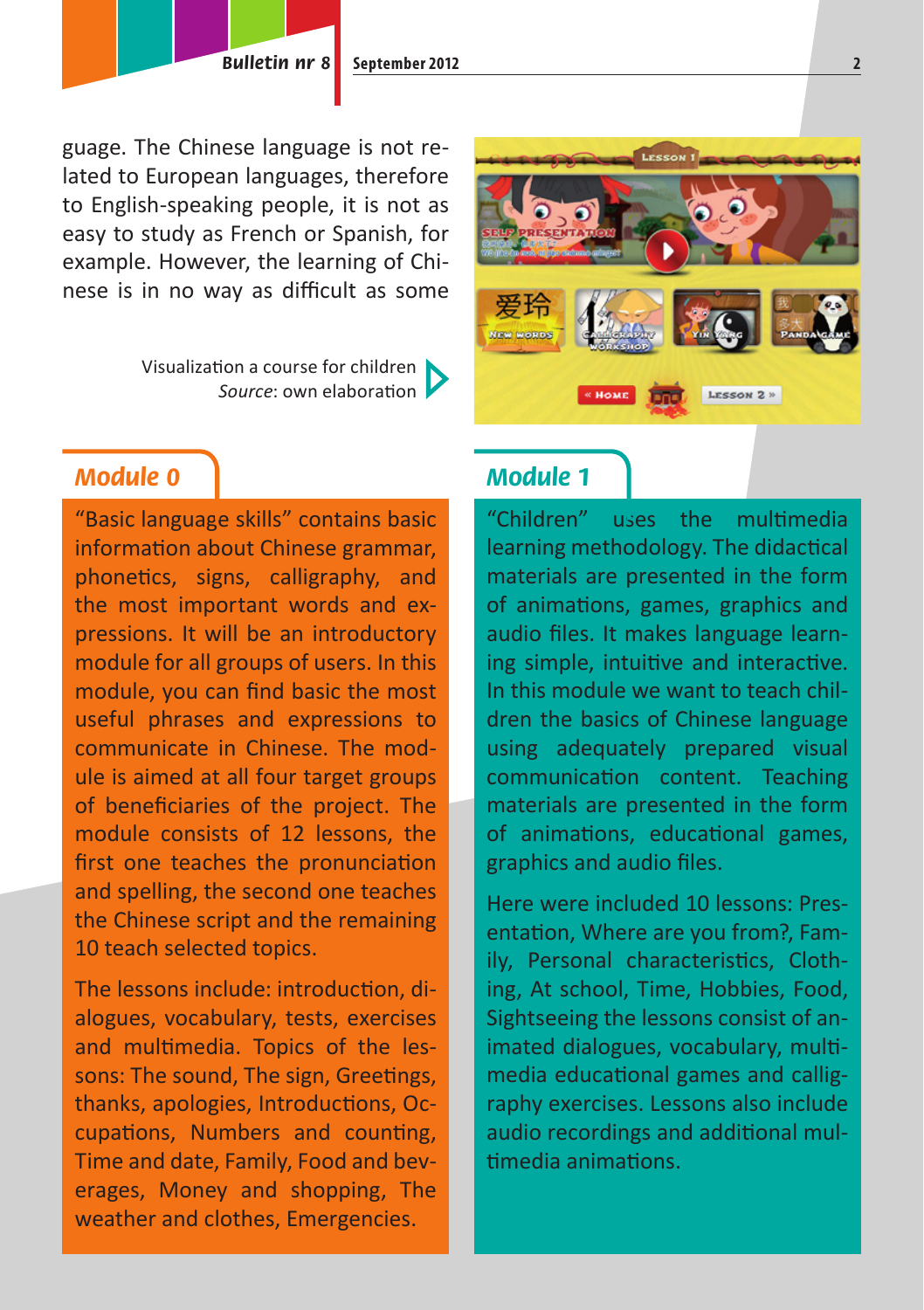people imagine. To convince Europeans to learn Chinese, and overcome the fear the passionate of foreign languages have created Chinese project dedicated to Europeans.

Chinese course dedicated to entrepreneurs *Source*: own elaboration

## **Module 2**

"Students" focuses on words, expressions and cultural differences appearing in educational contexts. The materials will be based on the methodology of e-learning in an asynchronous mode and available online. This course is aimed to teach the Chinese language in communication situations during a visit to a university in China.

The module consists of 5 lessons: Introduction, Studying, Lodging, Exams, Entertainment

Five thematic sections, divided into dialogues, vocabulary and exercises. For the learning material recordings are available.



#### **Module 3**

"Business" presents language materials and cultural information useful for people engaged in business activities. The method of micro learning was chosen for this part as it suits the educational needs of entrepreneurs. The module is intended for SME entrepreneurs. Didactic material is sent to a learner by e-mails and available on the project website.

The module consists of 10 lessons: On a trade fair, Making an appointment, Business meeting, Business lunch/dinner, Visit to a factory, Official meeting, Contact with the local government with the new partner, Dealing with a problem, Keeping social contacts, containing 70 e-mails consisting of dialogues, vocabulary, phrases and thematic guidelines.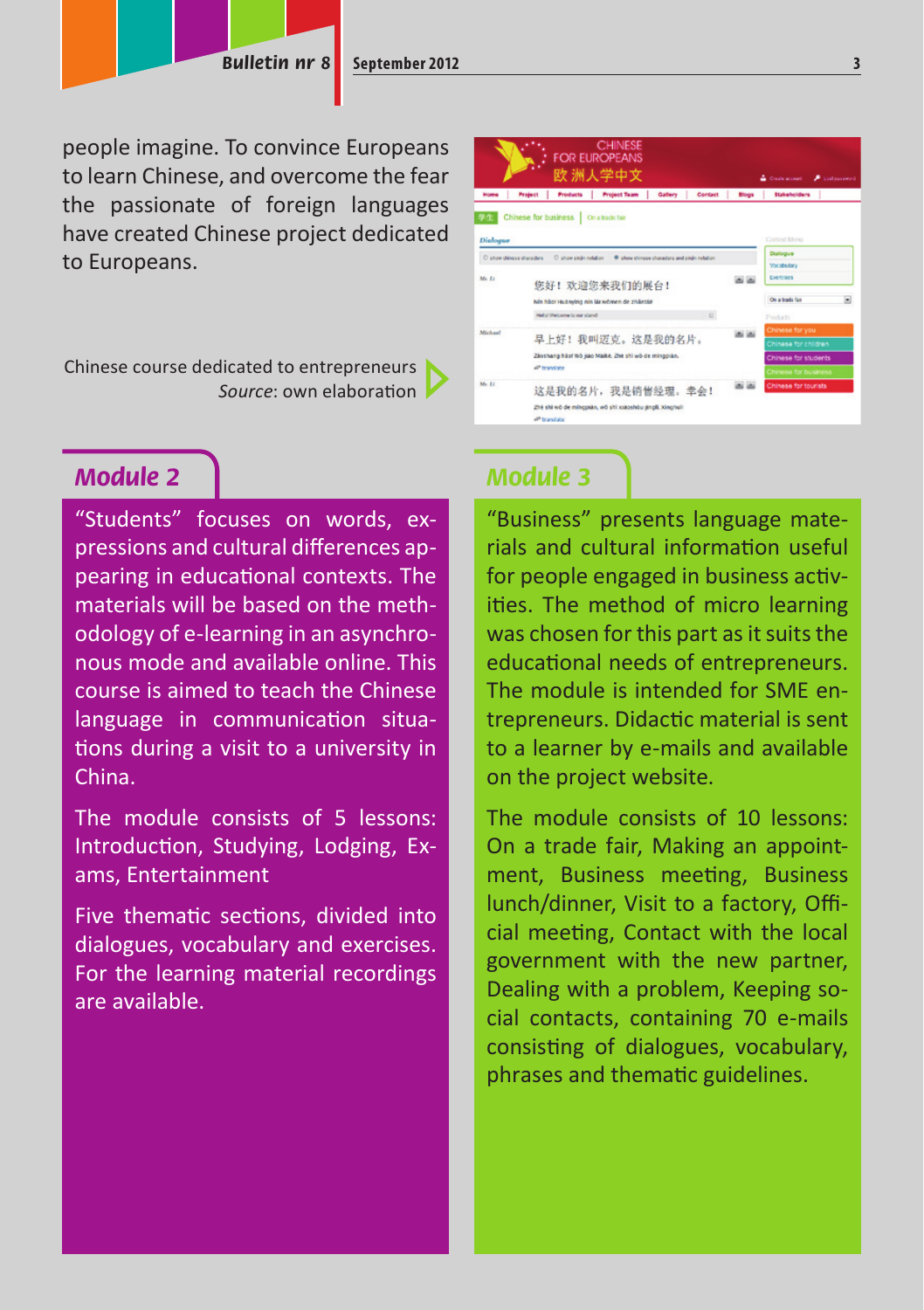#### **Module 4**

"Tourists" contains materials connected with travelling and use an innovative mobile learning methodology. In this module we are going to teach the basics of Chinese language and vocabulary related to issues such as: travel, asking about directions, asking for the price, etc.

The module consists of 5 lessons: Travel, Hotel, Food &Drink, Sightseeing, Health & Safety, consisting of: dialogues, vocabulary and exercises with audio recordings.

The project results comprise five modules containing materials at A1 level (according to the Common European Framework for Languages) which were translated into 23 official EU languages. These modules are dedicated to four target groups: children, students, businessmen and tourists. All of them except tourist module are available on the website (**www.chinese4.eu**). Tourist module is prepared for mobile phones and mobile devices and might be downloaded from the App Store and Android Market.

Mobile aplication for tourists *Source*: own elaboration

**WARTICE 11:59 AM** 

ø۵

allo.

東车

Train / Part 1 Listen all dialogue

Hello. Pd like to buy a ticket.<br>Nihão. Wō xiãng mãi piào.

你好。我想买票

A

Train

# **Familiarise yourself with Chinese language and culture**

**Find important contacts with people from various age groups**

**Learn Chinese language and culture with innovative technologies** 

**Take to China your portable course**

**EN TO 12:03 PM** 

Exercise meaning: I want to buy a ticket. alo .<br>Place the characters in the<br>ght order to create sentence

> 买 我 想

Check test

 $-0.$ 

烧

合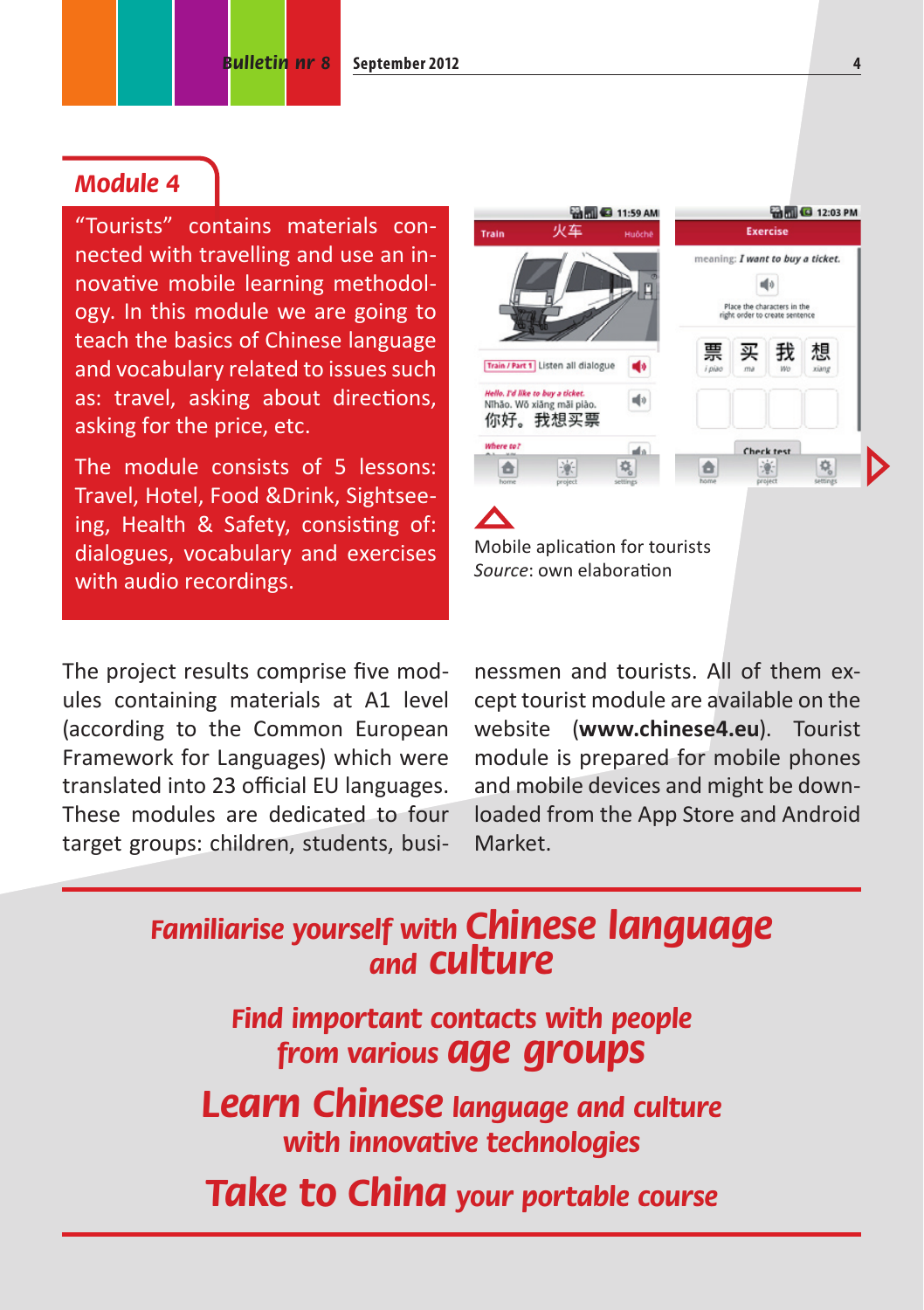

**More than 1.5 billion people speak Chinese all over the world but only 25 million people worldwide learn Chinese as a foreign language.**

# **Why? They think Chinese is extremely difficult language and do not want to try to learn.**

# **We want to change their way of thinking. Chinese is easy!**

Our mission is to provide Europeans free and easily accessible educational materials for tourists, businessmen and students travelling to China for personal, professional, educational or tourist reasons. On the other hand we also ensured, to accustom with the Chinese the youngest what is crucial in learning any foreign language.

Al of modules (courses) were prepared at the level enabling the users to communicate in basic, everyday situations, to build relationships with Chinese people, etc. The particular course modules will aim specifically at familiarizing the end users with chosen communicational situations and cultural differences connected with: education and everyday life of students; business negotiations and decision making, travelling and relationships between the Chinese and foreigners.

The methodology of all modules is adjusted to the individual needs of end